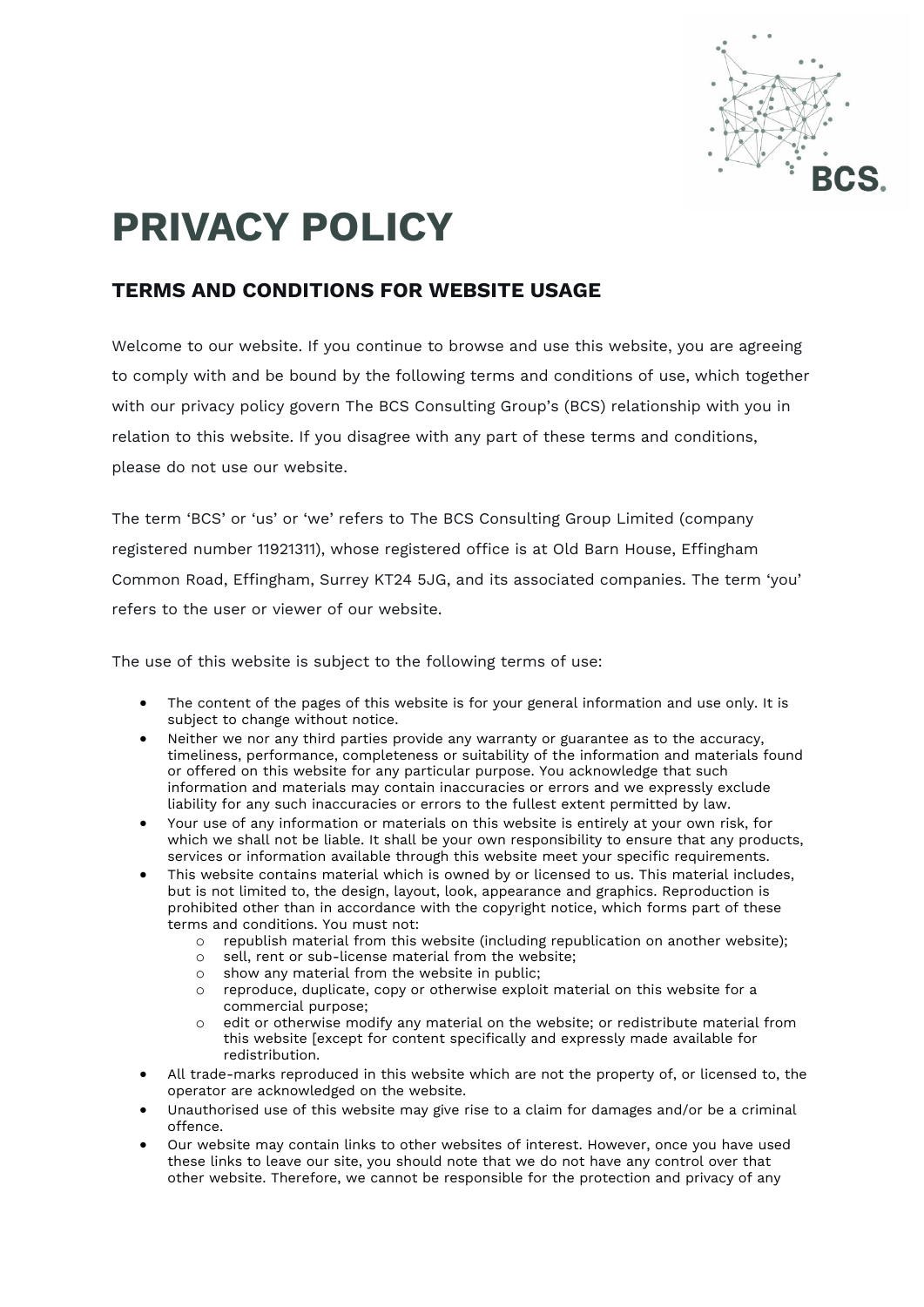information which you provide whilst visiting such sites and such sites are not governed by this privacy statement. You should exercise caution and look at the privacy statement applicable to the website in question.

• Your use of this website and any dispute arising out of such use of the website is subject to the laws of England and Wales.

# **PRIVACY POLICY**

This privacy policy sets out how BCS uses and protects any information that you give BCS when you use this website.

BCS is committed to ensuring that your privacy is protected. Should we ask you to provide certain information by which you can be identified when using this website, then you can be assured that it will only be used in accordance with this privacy statement.

BCS may change this policy from time to time by updating this page. You should check this page from time to time to ensure that you are happy with any changes. This policy is effective from 7<sup>th</sup> April 2022.

#### What we collect

We may collect the following information:

- name and job title
- contact information including email address
- demographic information such as postcode, preferences and interests
- other information relevant to customer surveys and/or offers

This data will be held in accordance with our Data Protection policies in order to comply with the GDPR legislation.

#### What we do with the information we gather

We require this information to understand your needs and provide you with a better service, and in particular for the following reasons:

- We may use the information to improve our products and services.
- We may periodically send promotional emails about new products, special offers or other information which we think you may find interesting using the email address which you have provided.
- From time to time, we may also use your information to contact you for market research purposes. We may contact you by email, phone, fax or mail. We may use the information to customise the website according to your interests.

Security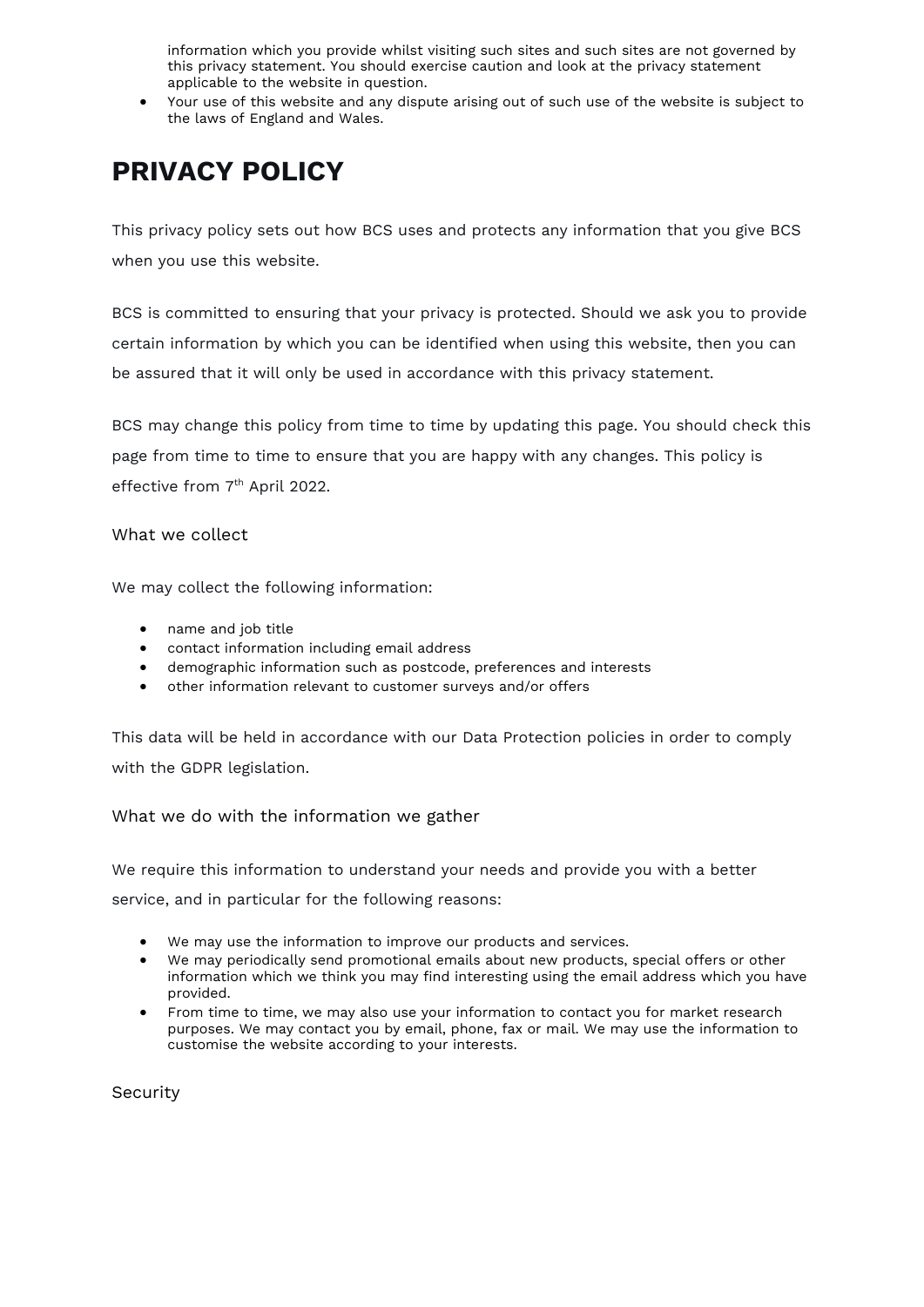We are committed to ensuring that your information is secure. In order to prevent unauthorised access or disclosure, we have put in place suitable physical, electronic and managerial procedures to safeguard and secure the information we collect online.

#### How we use cookies

A cookie is a small file which asks permission to be placed on your computer's hard drive. Once you agree, the file is added and the cookie helps analyse web traffic or lets you know when you visit a particular site. Cookies allow web applications to respond to you as an individual. The web application can tailor its operations to your needs, likes and dislikes by gathering and remembering information about your preferences.

We use traffic log cookies to identify which pages are being used. This helps us analyse data about web page traffic and improve our website in order to tailor it to customer needs. We only use this information for statistical analysis purposes and then the data is removed from the system.

Overall, cookies help us provide you with a better website, by enabling us to monitor which pages you find useful and which you do not. A cookie in no way gives us access to your computer or any information about you, other than the data you choose to share with us.

You can choose to accept or decline cookies. Most web browsers automatically accept cookies, but you can usually modify your browser setting to decline cookies if you prefer. This may prevent you from taking full advantage of the website.

The examples below outline what these categories of cookies are used for. Our uses of cookies fall within these categories.

#### Strictly necessary cookies

• These cookies are essential in order to enable you to move around the website and use its features.

#### Performance cookies

- These cookies collect information about how visitors use a website, for instance which pages visitors go to most often, and if they get error messages from web pages.
- Information collected by these cookies is aggregated and therefore anonymous. It is only used to improve how a website works.

#### Functional cookies

• These cookies are set by 3rd party services such as YouTube and SlideShare.